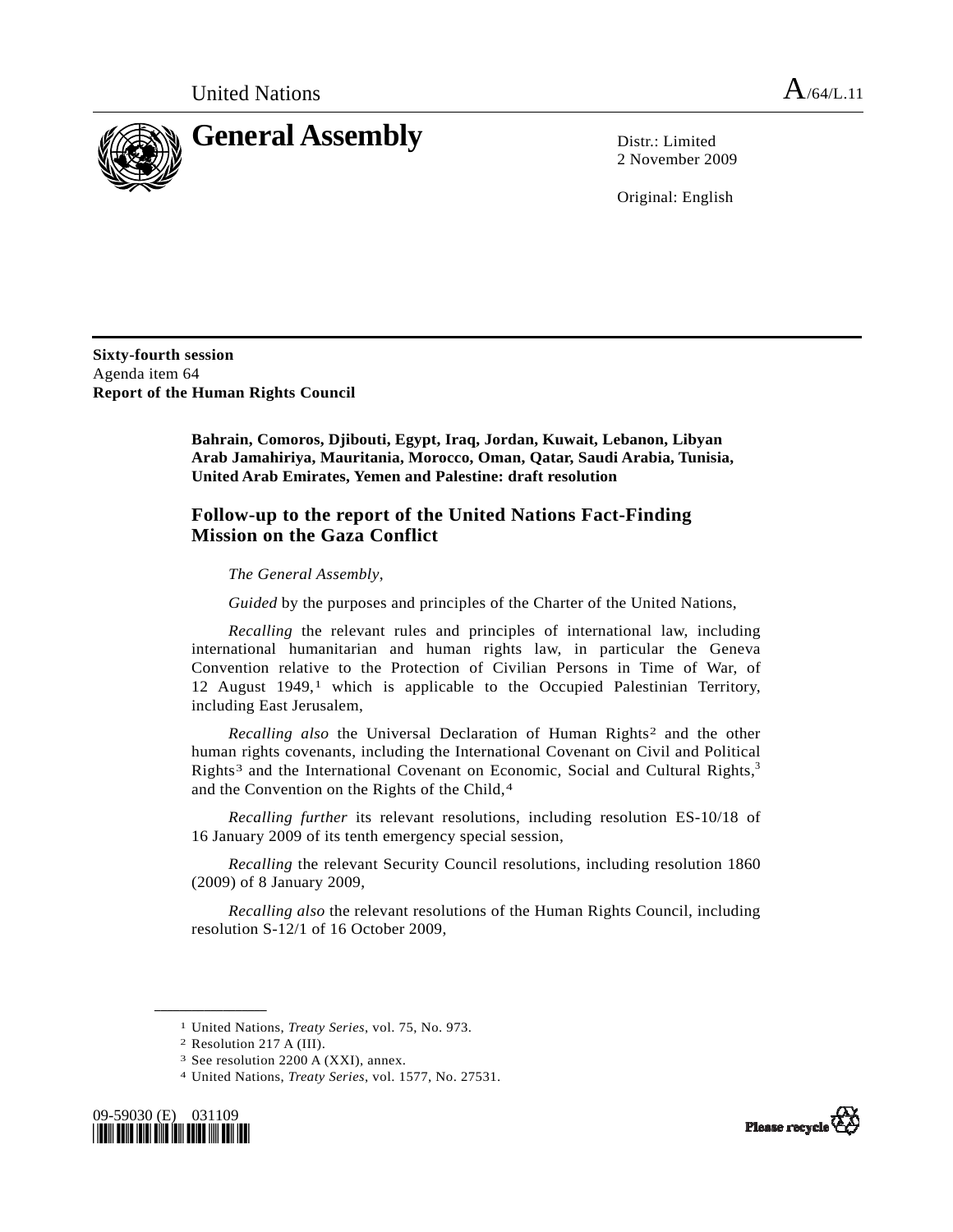<span id="page-1-2"></span>*Expressing its appreciation* to the United Nations Fact-Finding Mission on the Gaza Conflict, led by Justice Richard Goldstone, for its comprehensive report,[5](#page-1-0)

*Affirming* the obligation of all parties to respect international humanitarian law and international human rights law,

*Emphasizing* the importance of the safety and well-being of all civilians, and reaffirming the obligation to ensure the protection of civilians in armed conflict,

*Gravely concerned* by reports regarding serious human rights violations and grave breaches of international humanitarian law committed during the Israeli military operations in the Gaza Strip that were launched on 27 December 2008, including the findings of the Fact-Finding Mission and the Board of Inquiry convened by the Secretary-General,

*Condemning* all targeting of civilians and civilian infrastructure and institutions, including United Nations facilities,

*Stressing* the need to ensure accountability for all violations of international humanitarian law and international human rights law in order to prevent impunity, ensure justice, deter further violations and promote peace,

*Convinced* that achieving a just, lasting and comprehensive settlement of the question of Palestine, the core of the Arab-Israeli conflict, is imperative for the attainment of a comprehensive, just and lasting peace and stability in the Middle East,

 1. *Endorses* the report of the Human Rights Council on its twelfth special session, held on 15 and 16 October 2009;[6](#page-1-1)

 2. *Requests* the Secretary-General to transmit the report of the United Nations Fact-Finding Mission on the Gaza Conflict<sup>[5](#page-1-2)</sup> to the Security Council;

 3. *Calls upon* the Government of Israel to take all appropriate steps, within a period of three months, to undertake investigations that are independent, credible and in conformity with international standards into the serious violations of international humanitarian and international human rights law reported by the Fact-Finding Mission, towards ensuring accountability and justice;

 4. *Urges*, in line with the recommendation of the Fact-Finding Mission, the undertaking by the Palestinian side, within a period of three months, of investigations that are independent, credible and in conformity with international standards into the serious violations of international humanitarian and international human rights law reported by the Fact-Finding Mission, towards ensuring accountability and justice;

 5. *Recommends* to the Government of Switzerland, in its capacity as depositary of the Geneva Convention relative to the Protection of Civilian Persons in Time of  $War<sup>1</sup>$  $War<sup>1</sup>$  $War<sup>1</sup>$  to undertake the necessary steps as soon as possible to reconvene a Conference of High Contracting Parties to the Fourth Geneva Convention on measures to enforce the Convention in the Occupied Palestinian Territory, including East Jerusalem, and to ensure its respect in accordance with common article 1;

<span id="page-1-1"></span><span id="page-1-0"></span>**\_\_\_\_\_\_\_\_\_\_\_\_\_\_\_\_\_\_** 

<sup>5</sup> A/HRC/12/48.

<sup>6</sup> A/64/53/Add.1.